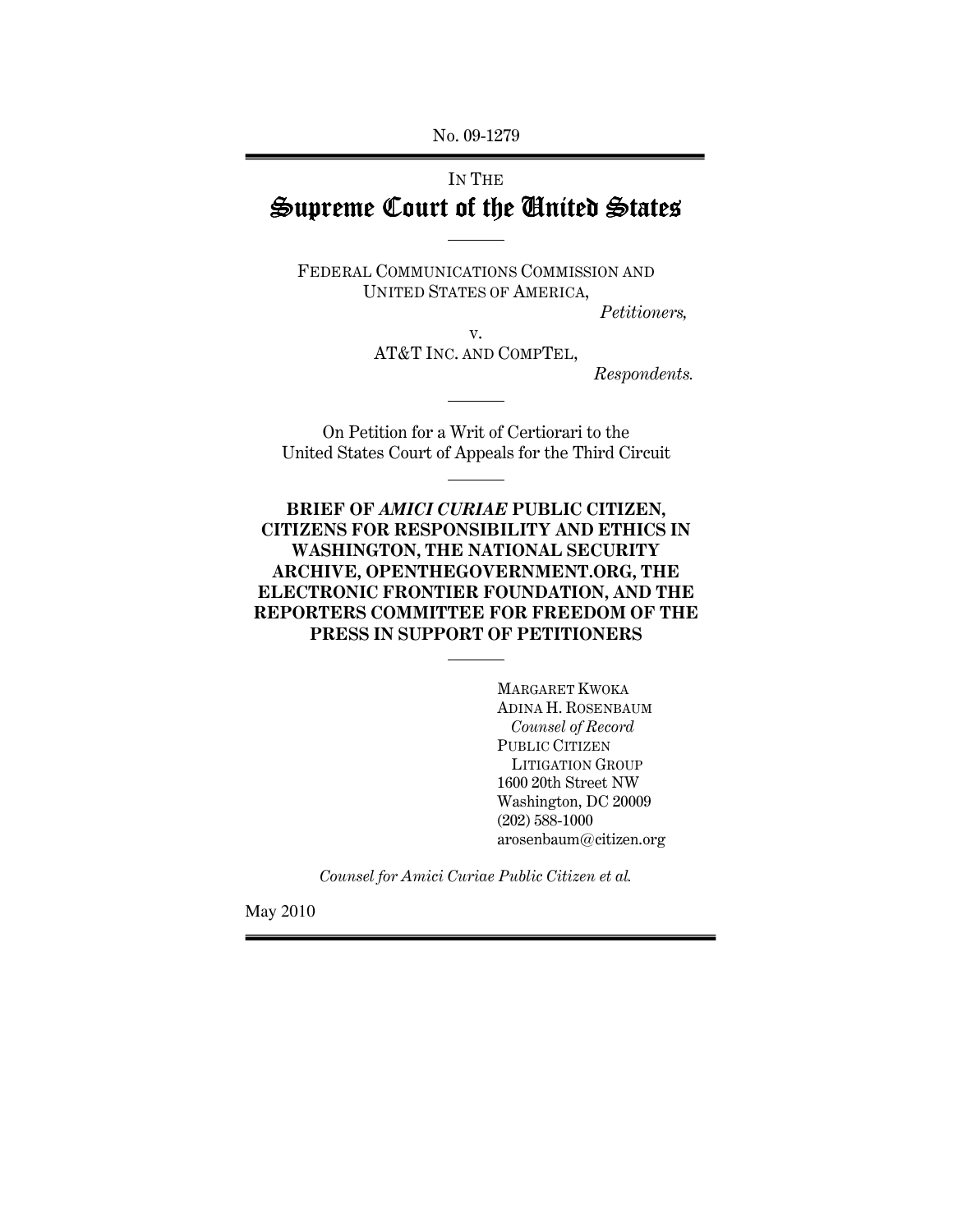| <b>INTRODUCTION AND INTEREST OF</b>              |
|--------------------------------------------------|
|                                                  |
| REASONS FOR GRANTING THE PETITION  6             |
| I. The Third Circuit's Decision Undermines the   |
| II. The Question Presented in the Petition Is of |
|                                                  |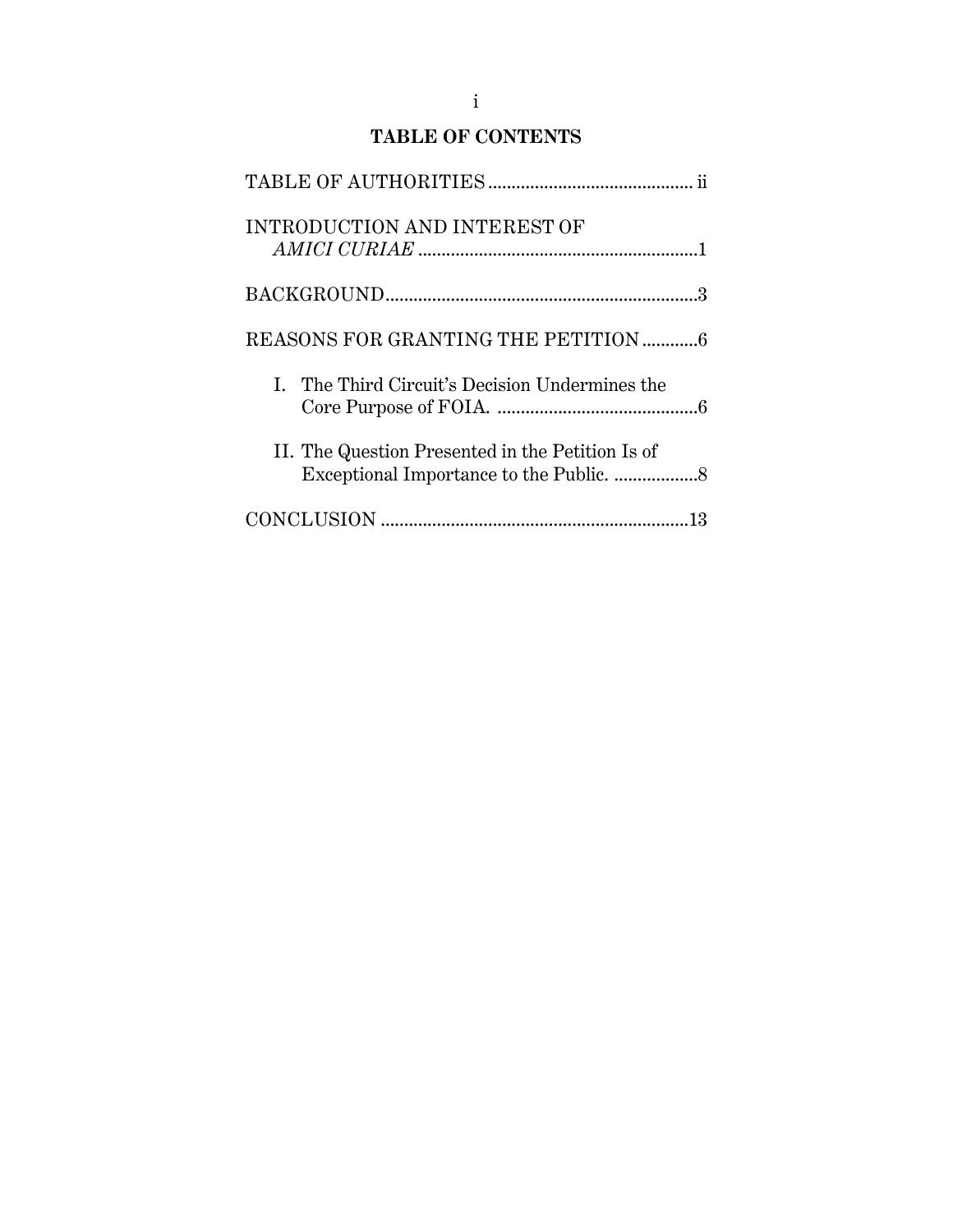## TABLE OF AUTHORITIES

| Cases                                                                    | Page |
|--------------------------------------------------------------------------|------|
| <i>Aguirre v. Securities and Exchange Commis-</i><br>sion,               |      |
| 551 F. Supp. 2d 33 (D.D.C. 2008) 11                                      |      |
| Center for National Policy Review on Race and                            |      |
| Urban Issues v. Weinberger,                                              |      |
| Cohen v. Environmental Protection Agency,                                |      |
|                                                                          |      |
| Department of Air Force v. Rose,                                         |      |
| National Archives and Records Administration                             |      |
| v. Favish,                                                               |      |
|                                                                          |      |
| National Labor Relations Board v. Robbins Tire<br>$\&$ Rubber Co.,       |      |
|                                                                          |      |
| <i>National Parks &amp; Conservation Association v.</i>                  |      |
| Morton,                                                                  |      |
|                                                                          |      |
| Public Citizen Health Research Group v. Food<br>and Drug Administration, |      |
|                                                                          |      |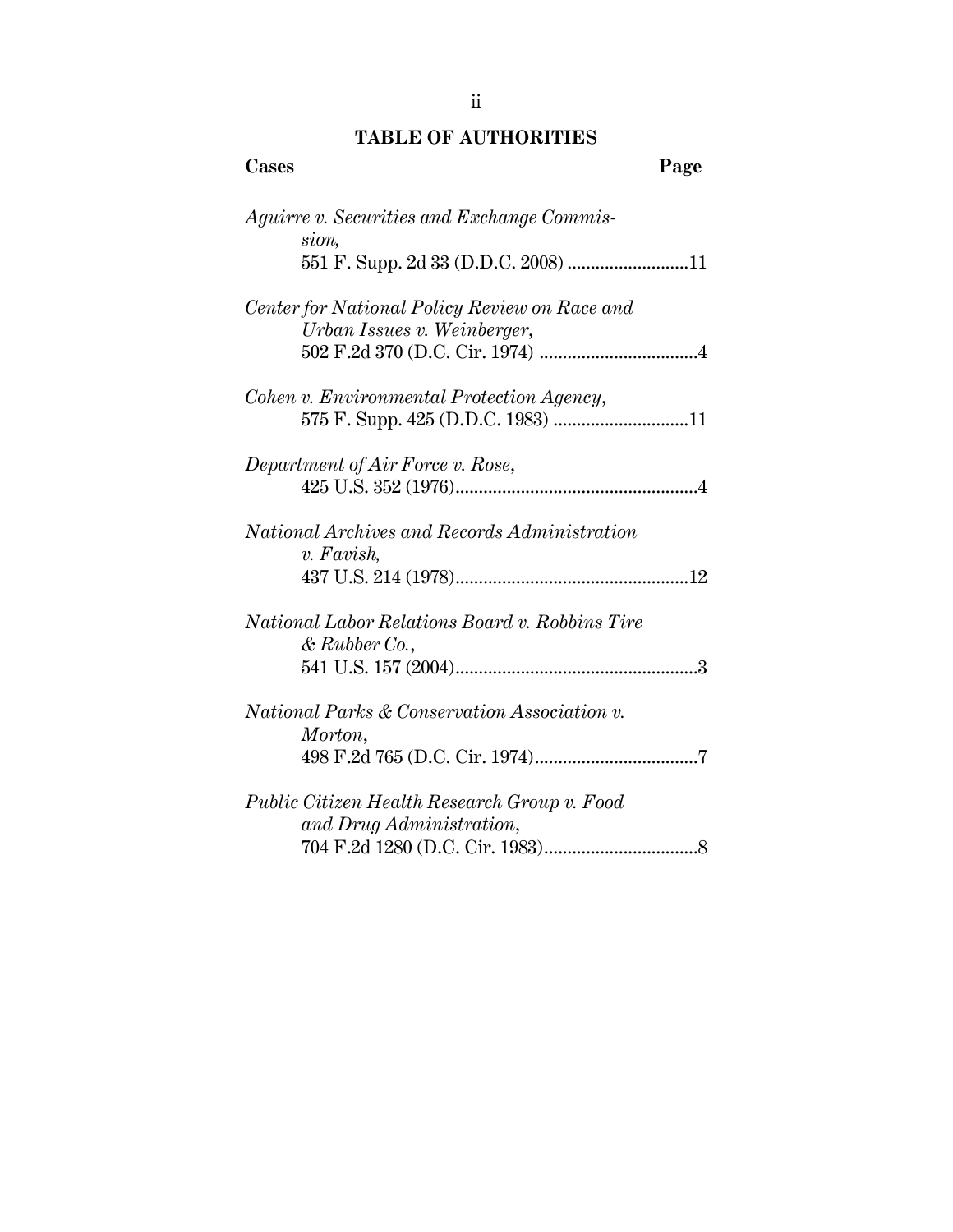| U.S. Department of Defense v. Federal Labor Re-<br>lations Authority,                                                                                                                                                                                            |
|------------------------------------------------------------------------------------------------------------------------------------------------------------------------------------------------------------------------------------------------------------------|
|                                                                                                                                                                                                                                                                  |
| U.S. Department of Justice v. Landano,                                                                                                                                                                                                                           |
| U.S. Department of Justice v. Reporters Commit-<br>tee for Freedom of the Press,                                                                                                                                                                                 |
| <b>Statutes and Legislative History</b>                                                                                                                                                                                                                          |
| The Freedom of Information Act                                                                                                                                                                                                                                   |
|                                                                                                                                                                                                                                                                  |
|                                                                                                                                                                                                                                                                  |
|                                                                                                                                                                                                                                                                  |
|                                                                                                                                                                                                                                                                  |
| 120 Cong. Rec. 17,033 (1974) (statement of Sen.<br>Hart), reprinted in House Committee on<br>Government Operations, Senate Commit-<br>tee on the Judiciary, 94th Cong., Freedom<br>of Information Act & Amendments of<br>1974, Source Book: Legislative History, |

Texts, & Other Documents (Joint Comm.

Print) (1975)...................................................... 5, 7, 9

iii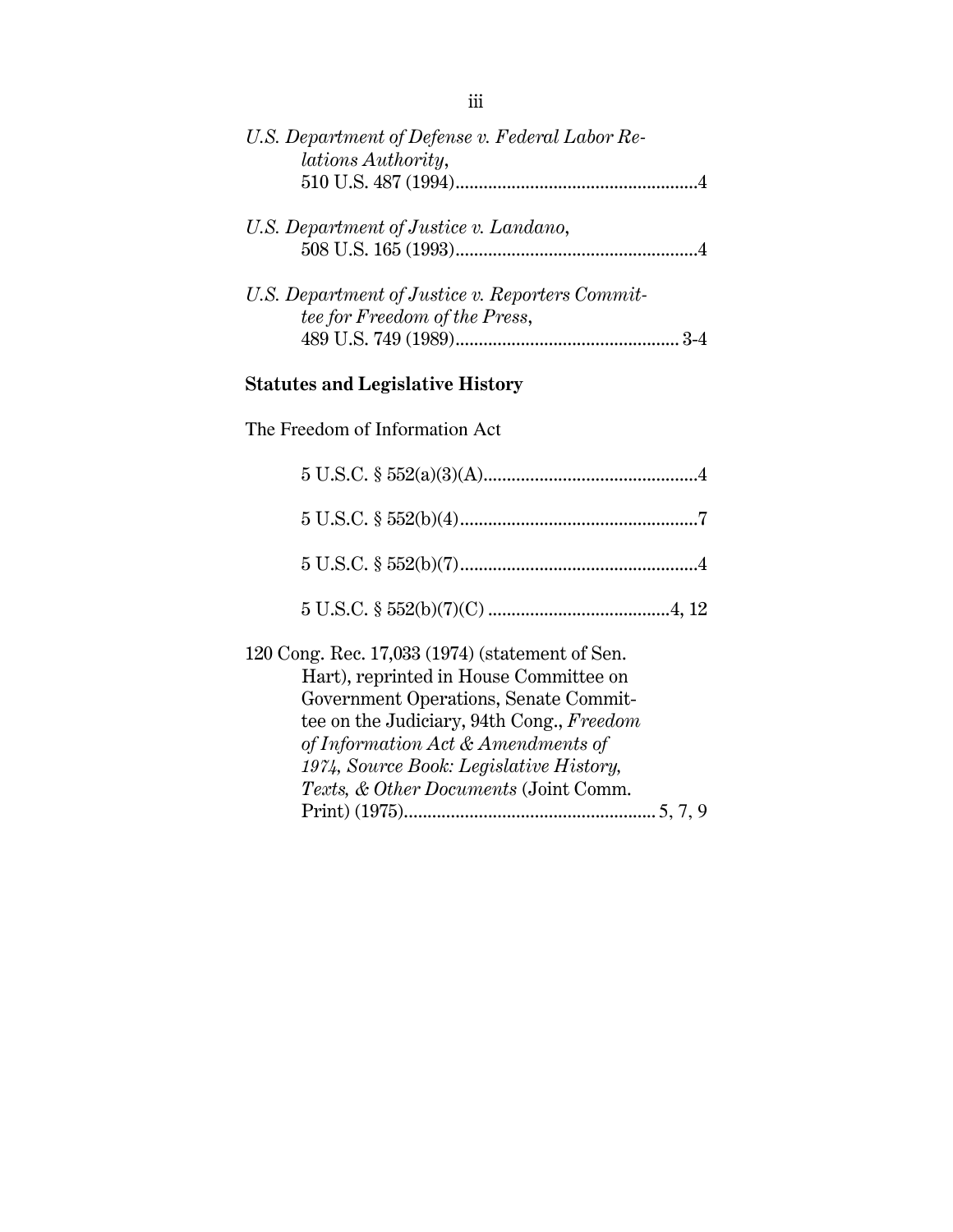## Other Authorities

| CREW Files FOIA Requests with EPA,              |
|-------------------------------------------------|
| www.citizensforethics.org/node/3158612          |
| Elizabeth Shogren, Cementing Becomes One        |
|                                                 |
| <i>Focus In Gulf Oil Probe, National Public</i> |
| Radio (May 5, 2010), available at               |
| www.npr.org/templates/story/story.php?          |
|                                                 |
| FDA, Warning Letters,                           |
| www.fda.gov/ICECI/EnforcementActions/           |
|                                                 |
|                                                 |
| Feds Launch Investigation into Mine Explosion,  |
| CBS News, (April 7, 2010), available at         |
| www.cbsnews.com/stories/2010/04/07/             |
|                                                 |
|                                                 |
| FSIS, Quarterly Enforcement Reports,            |
| www.fsis.usda.gov/regulations & policies/       |
| Quarterly Enforcement Reports/                  |
|                                                 |
|                                                 |
| Inspection report for Quesos Mi Pueblito, LLC,  |
| available at www.fda.gov/downloads/             |
| AboutFDA/CentersOffices/ORA/ORA                 |
| ElectronicReadingRoom/UCM198180.pdf 10          |
|                                                 |
| Louise Story & Gretchen Morgenson,              |
| S.E.C. Accuses Goldman of Fraud in              |
| Housing Deal, N.Y. Times (April 16,             |
| 2010), available at www.nytimes.com/2010/       |
|                                                 |
|                                                 |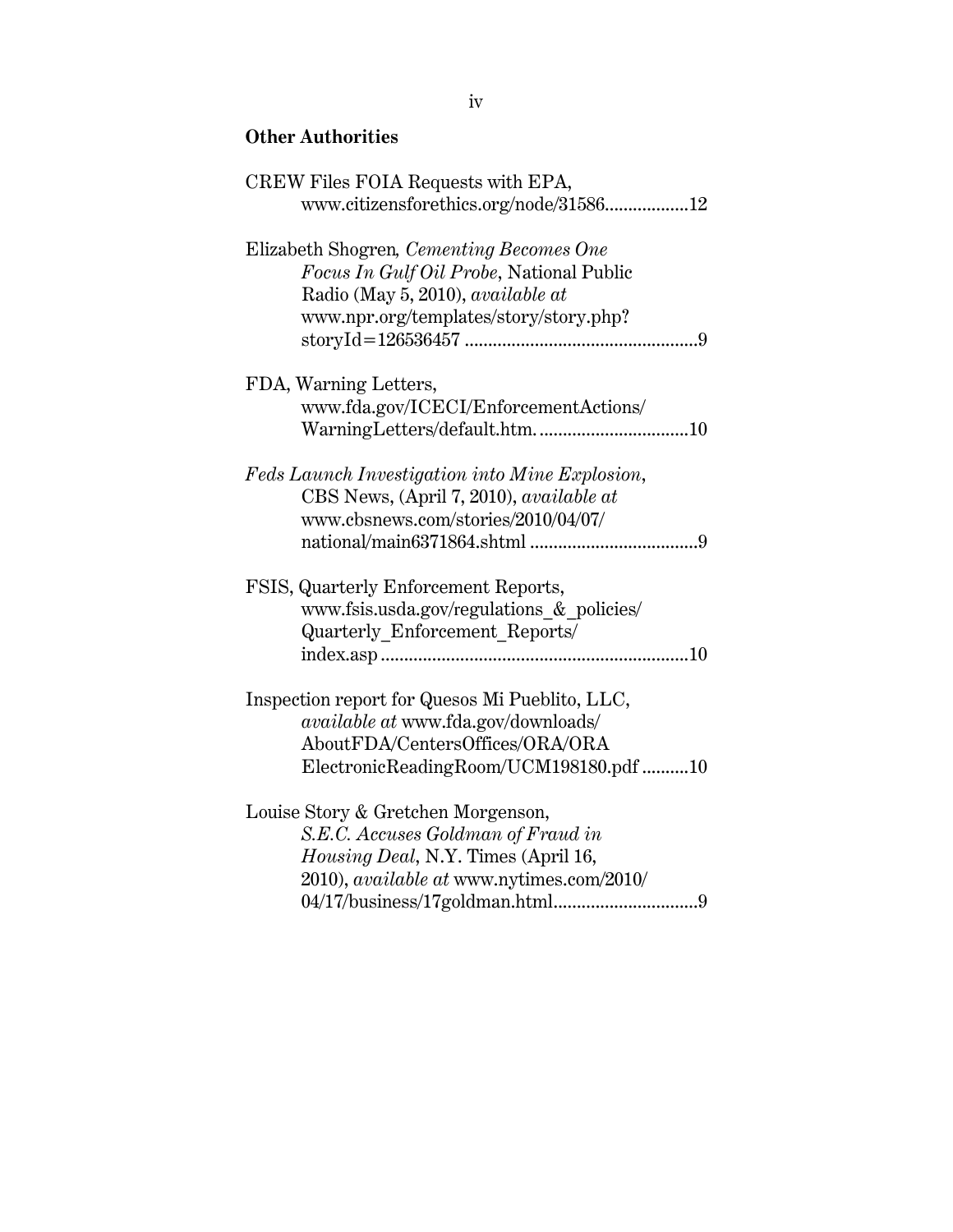| ORA, Electronic Reading Room,                       |
|-----------------------------------------------------|
| http://www.fda.gov/AboutFDA/                        |
| CentersOffices/ORA/ORAElectronic                    |
|                                                     |
|                                                     |
| Stephen Power & Ana Campoy, EPA Regional            |
| <i>Chief Resigns After Dispute, The Wall Street</i> |
|                                                     |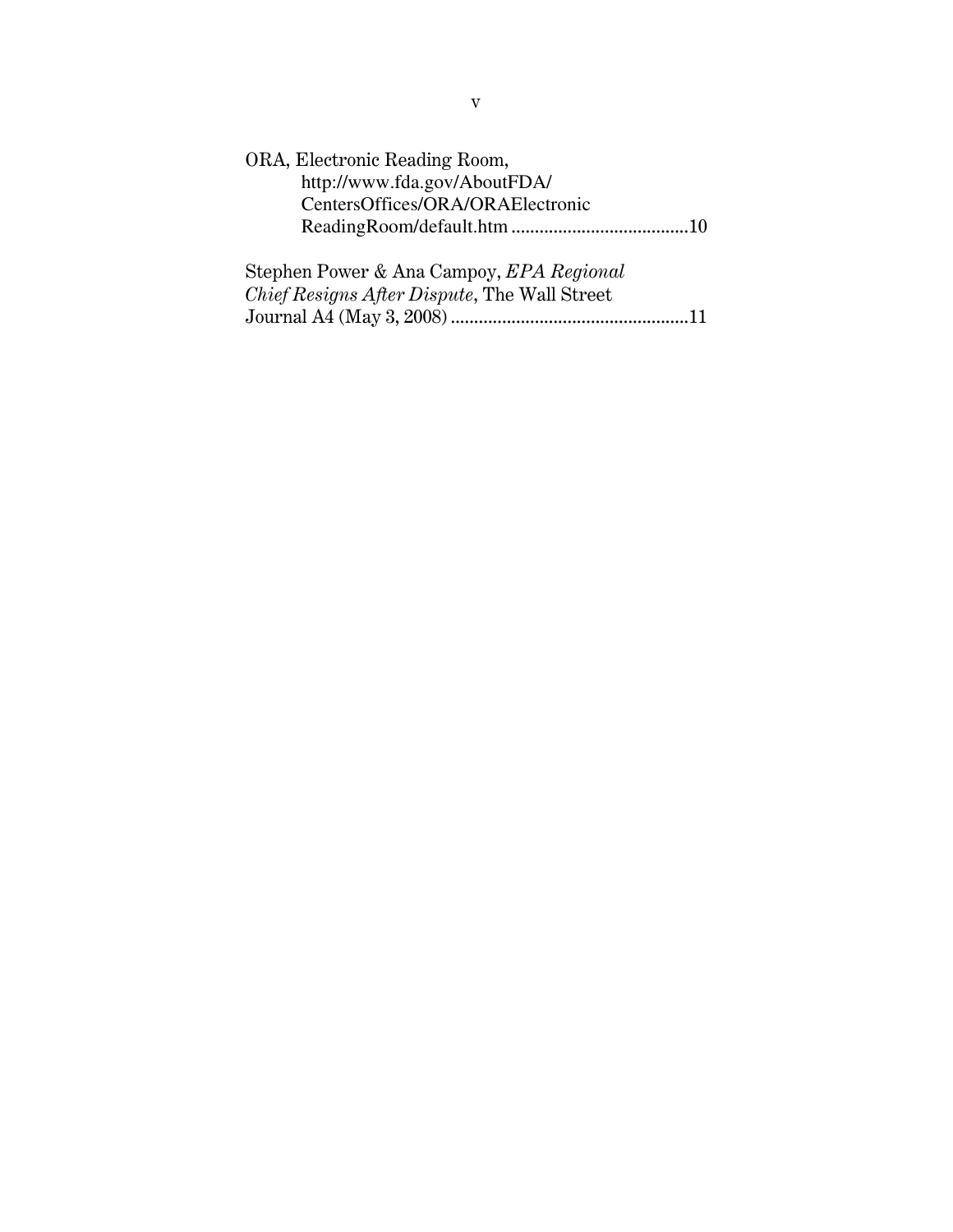## INTRODUCTION AND INTEREST OF AMICI CURIAE<sup>1</sup>

Amici Curiae are all organizations that promote openness and accountability in government and that rely on the Freedom of Information Act (FOIA) for their work. Amici are concerned that the decision below threatens the public's access to government records concerning agency oversight of corporate activity and diminishes government transparency.

Public Citizen is a non-profit consumer advocacy organization headquartered in the District of Columbia, with approximately 150,000 members and supporters nationwide. Public Citizen is active before Congress, administrative agencies, and courts throughout the country on a wide variety of issues, including government transparency and corporate accountability. Since its inception, Public Citizen has represented numerous public interest organizations, journalists, academics, and other individuals seeking to obtain information under the Freedom of Information Act (FOIA) and other open government laws. Over the past five years alone, Public Citizen has been involved in more than thirty open government cases.<sup>2</sup> Many of those cases involve records

<sup>&</sup>lt;sup>1</sup> Counsel of record for all parties received notice at least 10 days prior to the due date of amicus Public Citizen's intention to file this brief. No counsel for a party authored this brief in whole or in part, and no counsel for a party or party made a monetary contribution intended to fund the preparation or submission of this brief. No one other than Public Citizen made a monetary contribution to the preparation or submission of this brief. The parties have consented to the filing of this brief, and letters of consent are being submitted concurrently.

<sup>2</sup> For a list of cases, see http://www.citizen.org/Page.aspx? pid=2698.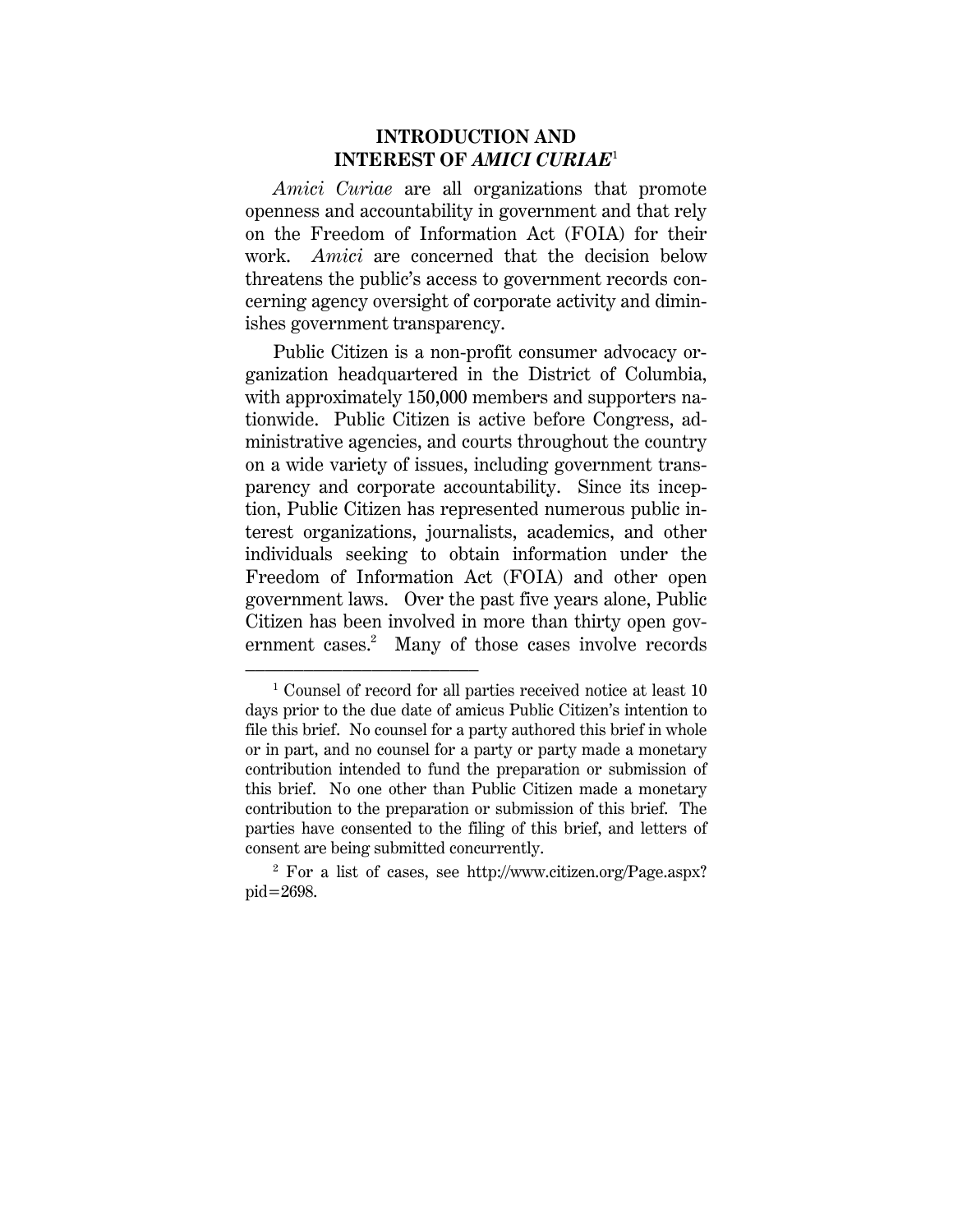that pertain to corporations. In addition, Public Citizen and its members are frequent FOIA requesters on a wide variety of topics that implicate corporate activity. Accordingly, Public Citizen is concerned about the issues of government and corporate secrecy generally and in particular about an expanded notion of corporate privacy that could potentially allow information from investigations into corporate misconduct to be withheld from the public.

Citizens for Responsibility and Ethics in Washington (CREW) is a non-profit, non-partisan corporation organized under section  $501(c)(3)$  of the Internal Revenue Code. Through a combined approach of research, advocacy, public education, and litigation, CREW seeks to protect the rights of citizens to be informed about the activities of government agencies and officials and to ensure the integrity of those officials. As part of its research, CREW uses government records made available to it under FOIA. Currently, CREW has FOIA requests pending with multiple federal agencies on a wide range of issues, including, among other things, a request for documents that would shed light on the Environmental Protection Agency's oversight of a Dow Chemical plant polluting the Saginaw Bay and Lake Huron.

The National Security Archive is an independent, non-governmental research institute and library located at the George Washington University that collects and publishes declassified documents concerning United States foreign policy and national security matters obtained under FOIA. As part of its mission to broaden access to the historical record, the Archive is a leading user of FOIA. In addition, through litigation and public advocacy, it works to defend and expand public access to government information.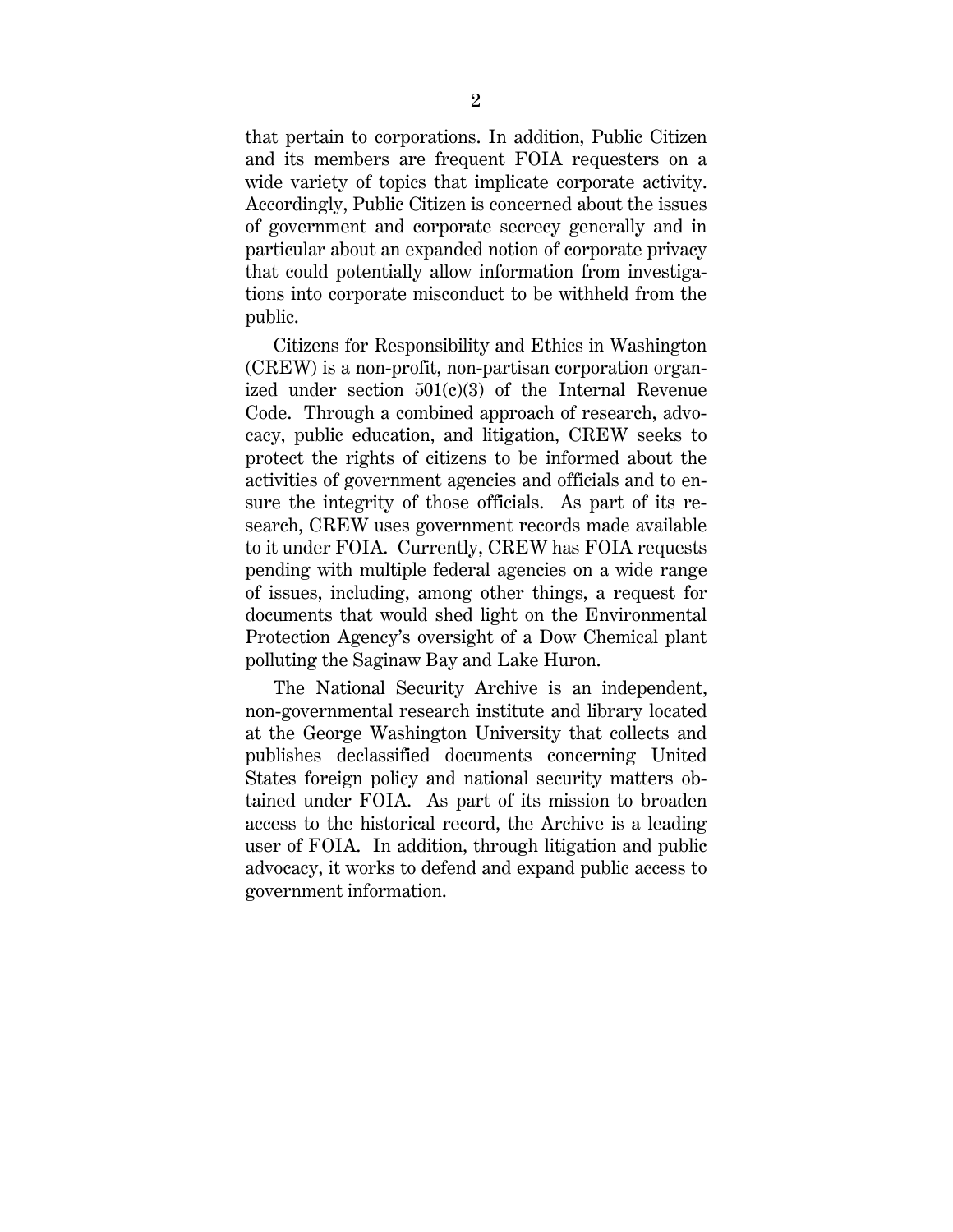OpenTheGovernment.org is a coalition of consumer and good government groups, environmentalists, journalists, library groups, labor and others united to make the federal government a more open place in order to make us safer, strengthen public trust in government, and support our democratic principles.

The Electronic Frontier Foundation (EFF) is a nonprofit public interest organization that examines the potential impact of cutting edge information technology on individual liberties and strives to inform the public about these issues. In support of its mission, EFF pursues FOIA requests that focus on, among other things, government collection and use of personal information about Americans and federal agencies' development and use of new information technologies. EFF makes information obtained through such requests available to the public, the media, and policymakers.

The Reporters Committee for Freedom of the Press is a voluntary, unincorporated association of reporters and editors that works to defend the First Amendment rights and freedom of information interests of the news media. The Reporters Committee has provided representation, guidance, and research in First Amendment and freedom of information litigation since 1970.

#### BACKGROUND

1. The Freedom of Information Act, first enacted in 1966, was designed to "ensure an informed citizenry," which is "needed to check against corruption and to hold the governors accountable to the governed." Nat'l Labor Relations Bd. v. Robbins Tire & Rubber Co., 437 U.S. 214, 242 (1978). FOIA protects the public's right to know "what [its] government is up to." U.S. Dep't of Justice v. Reporters Comm. for Freedom of the Press, 489 U.S. 749,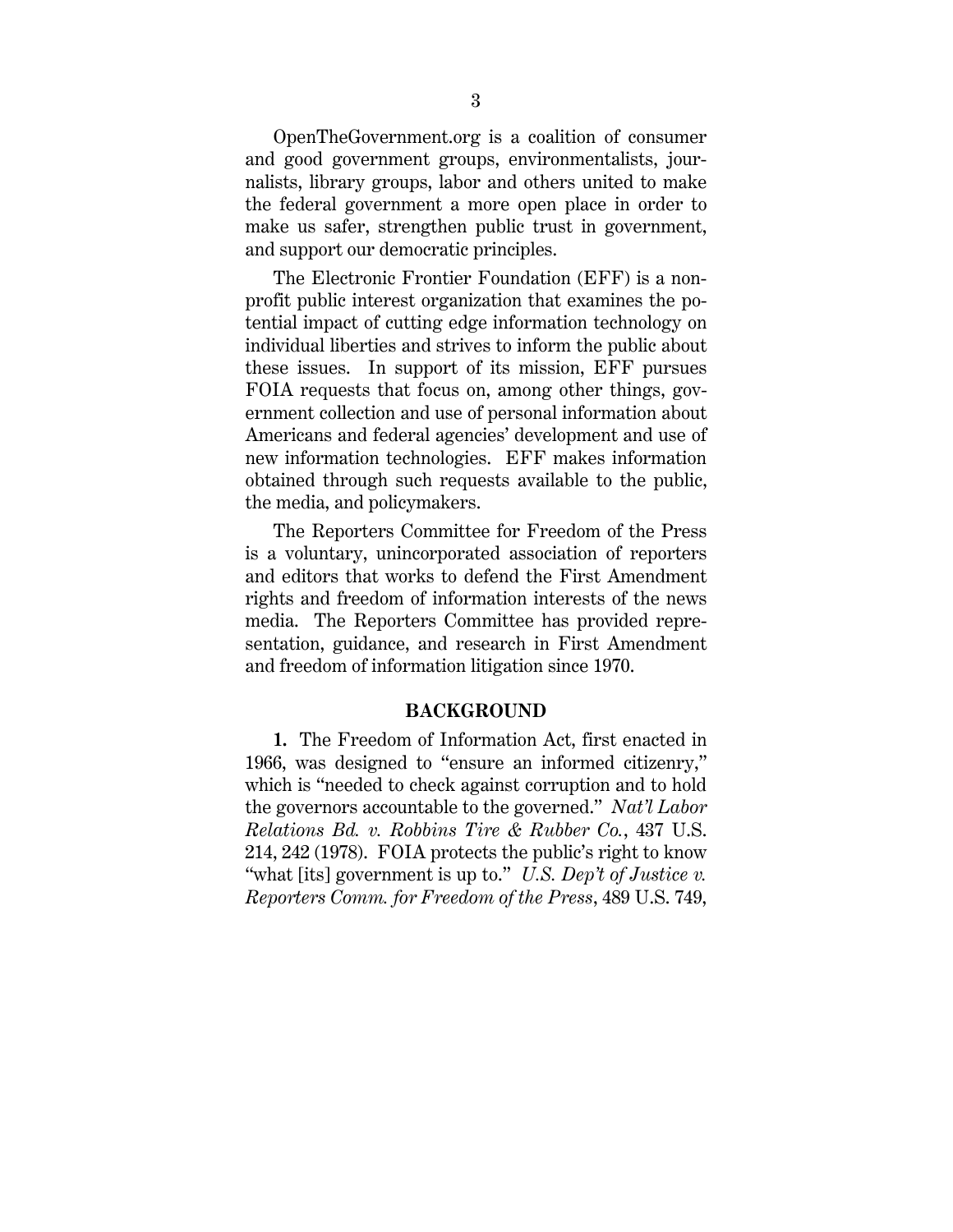773 (1989). Understanding how agencies oversee the spending of public tax dollars and enforce laws and regulations is a core purpose of FOIA. See U.S. Dep't of Defense v. Fed. Labor Relations Auth., 510 U.S. 487, 495 (1994).

 FOIA's requirement that agencies provide public records to "any person," upon request, 5 U.S.C.  $\S 552(a)(3)(A)$ , is tempered only by statutorily enumerated exemptions, which are to be construed "narrowly in favor of disclosure." U.S. Dep't of Justice v. Landano, 508 U.S. 165, 181 (1993). Accordingly, "disclosure, not secrecy, is the dominant objective of the Act." Dep't of Air Force v. Rose, 425 U.S. 352, 361 (1976).

Certainly, important interests are protected by FOIA's exemptions, including the integrity of law enforcement investigations protected by exemption 7. See 5 U.S.C. § 552(b)(7). As originally enacted, courts construed exemption 7 to allow the government to withhold any law enforcement records, without requiring a showing that releasing the records would cause an identifiable harm. See Center for Nat'l Policy Review on Race and Urban Issues v. Weinberger, 502 F.2d 370, 372 (D.C. Cir. 1974) ("Since these files are 'investigatory files compiled for law enforcement purposes,' our duty is 'at an end.'").

 Concerned about these decisions broadly construing exemption 7, Congress amended exemption 7 in 1974 to make clear that law enforcement records were only exempt when disclosure would interfere with certain enumerated interests. Relevant here, as amended in 1974, exemption 7(C) protects from mandatory disclosure law enforcement records the production of which "could reasonably be expected to constitute an unwarranted invasion of personal privacy." 5 U.S.C. § 552(b)(7)(C).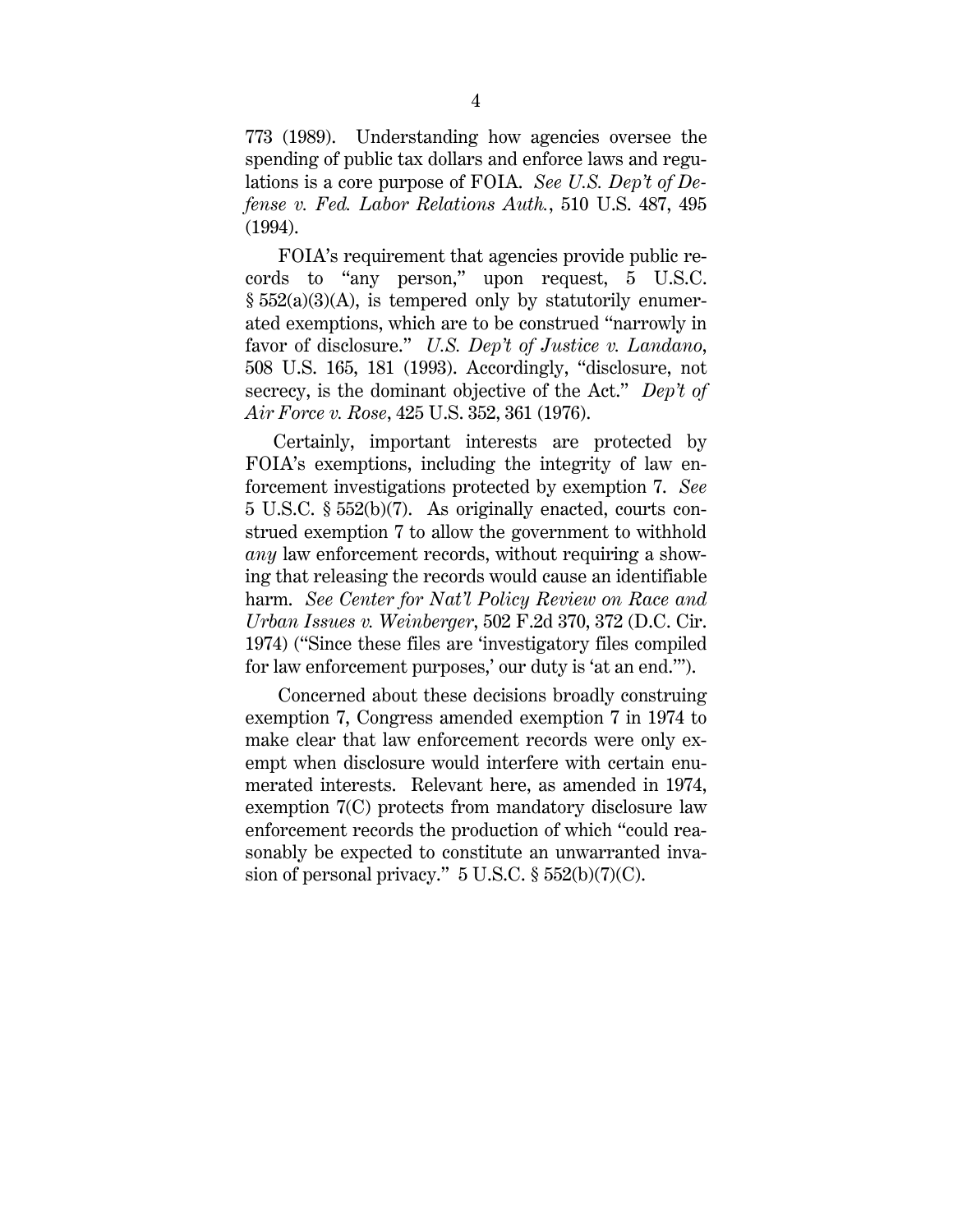Senator Hart, who introduced the exemption 7 amendment on behalf of himself and 14 co-sponsors, explained why narrowing the exemption was necessary:

Our concern is that, under the interpretation by the courts in recent cases, the seventh exemption will deny public access to information even previously available. For example, we fear that such information as meat inspection reports, civil rights compliance information, and medicare nursing home reports will be considered exempt under the seventh exemption.

120 Cong. Rec. 17,033 (1974) (statement of Sen. Hart), reprinted in House Committee on Government Operations, Senate Committee on the Judiciary, 94th Cong., Freedom of Information Act & Amendments of 1974, Source Book: Legislative History, Texts, & Other Documents (Joint Comm. Print) (1975). That is, Congress determined that disclosure of investigative records concerning various corporate activities was central to the functioning of FOIA as a disclosure statute and amended exemption 7 specifically to ensure public access to such records.

2. In 2005, CompTel submitted to the FCC a FOIA request for records obtained by the agency during the course of its investigation of AT&T for alleged overbilling of the government. Pet. App. 3a. When the FCC concluded that FOIA mandated the release of some of those records, AT&T sued FCC, claiming that the release would invade AT&T's "personal privacy." Id. 5a. Although up to that point exemption 7(C) had been applied only to records that concerned the personal privacy of human beings, the Third Circuit, in the decision below, concluded that this exemption could be invoked to allow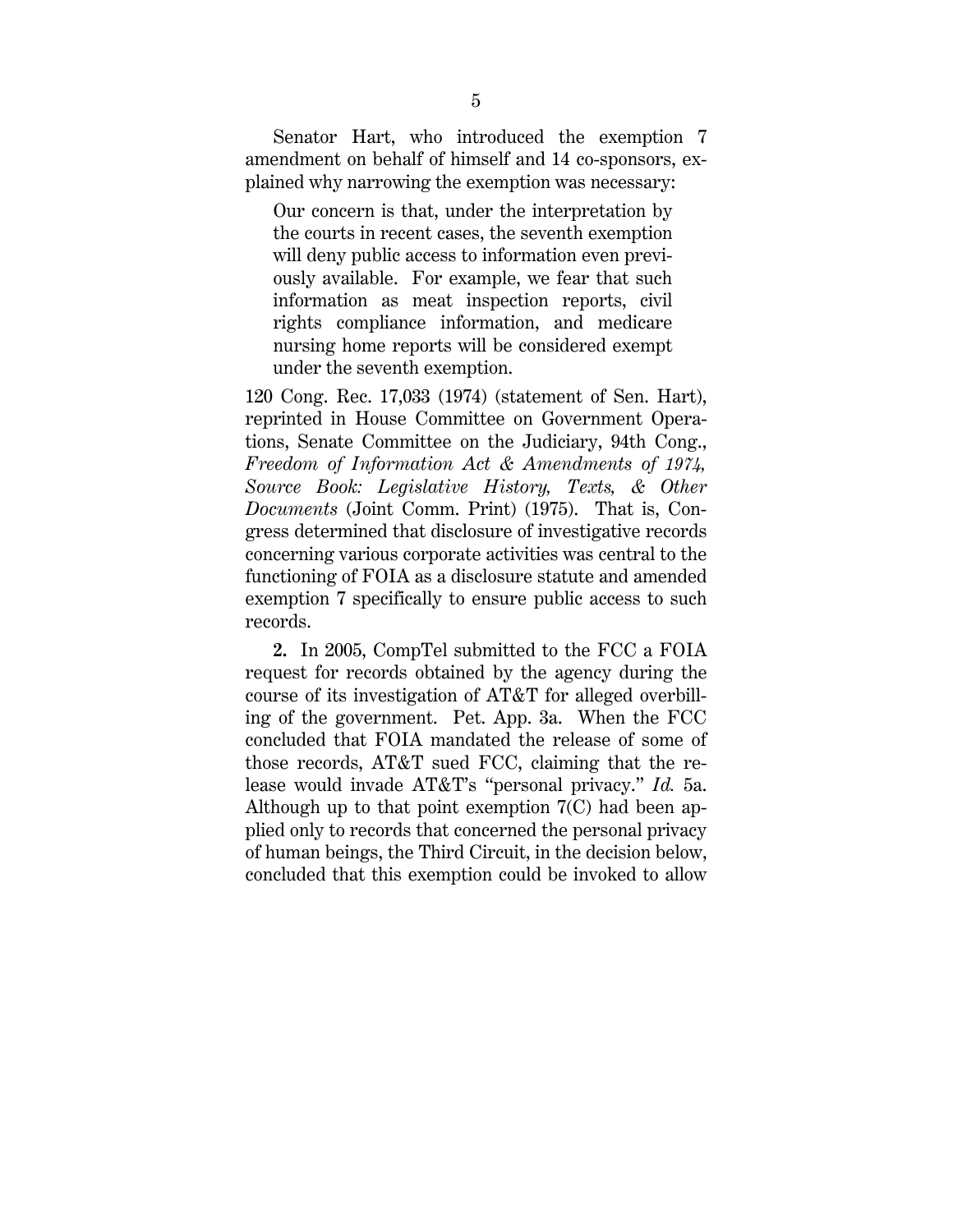withholding of records that implicate the "personal privacy" of corporate entities. See Pet. App. 13a.

#### REASONS FOR GRANTING THE PETITION

## I. The Third Circuit's Decision Undermines the Core Purpose of FOIA.

The decision below warps the concept of "personal privacy" in FOIA exemption 7 to cover the "privacy" interests of corporate entities, including those entities' potential feelings of "embarrassment" about their own conduct. Such a ruling permits a veil of secrecy to cover records that are at the heart of FOIA's disclosure goal, and directly contravenes Congress's purpose in amending exemption 7, which was, in part, to clarify that records concerning government oversight of industry are to be made freely available to the public.

Under the Third Circuit's reading, the very records that the 1974 amendments sought to bring outside the scope of exemption 7 are precisely the type of records that could be the subject of a corporate privacy claim under exemption 7(C). For example, the meat inspection reports such as those singled out by Senator Hart might be withheld under 7(C) on the theory that the meat processer's privacy rights would be invaded because of the public "embarrassment" the corporation might feel if its filthy processing plant conditions were known. See Pet. App. 14a n.5 (corporations can suffer "embarrassment"). But records concerning the government's oversight of meat processing and its response to a poor inspection result that a company might find "embarrassing" are records of significant importance to the public and fall within the core of FOIA's purpose.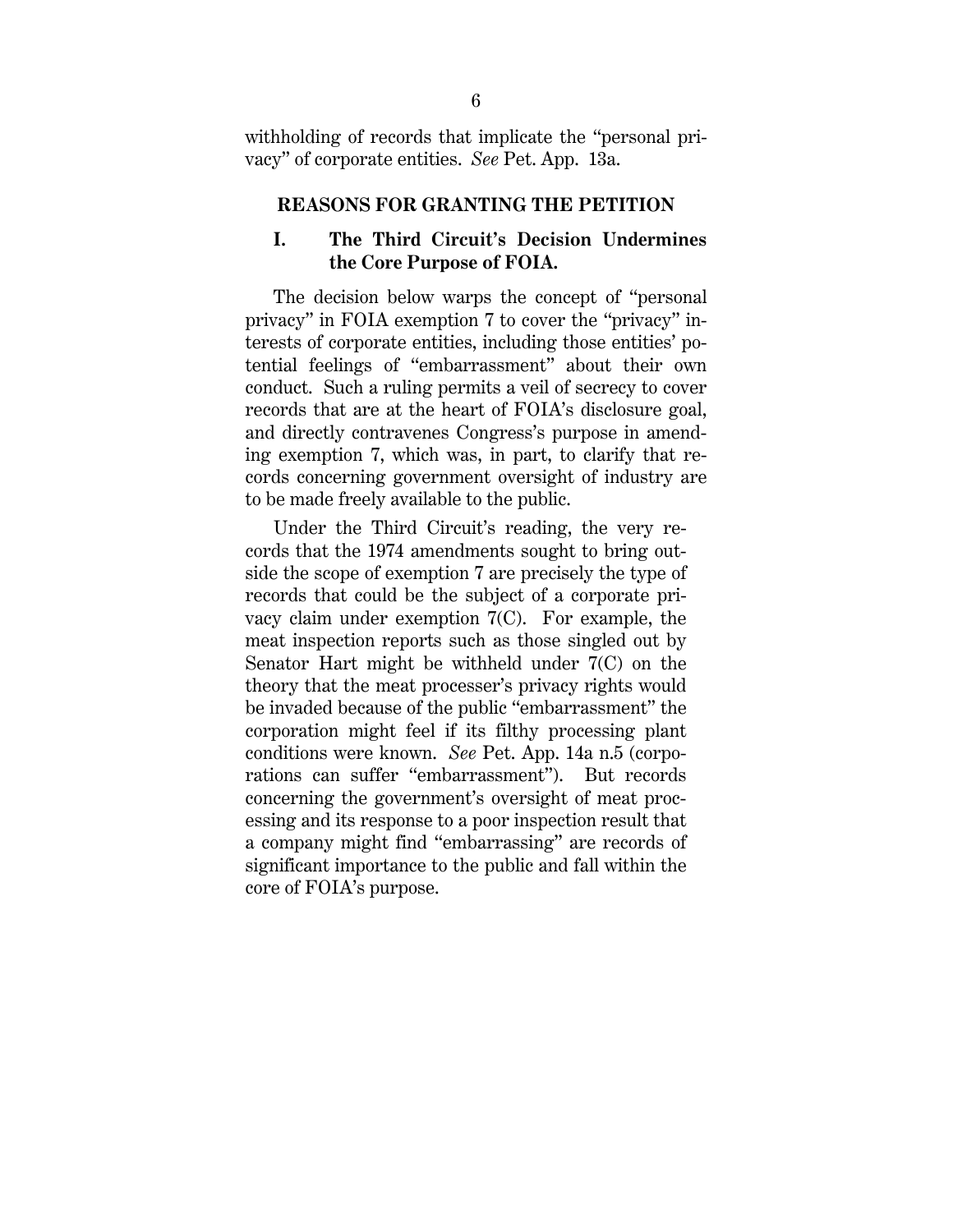Likewise, under the Third Circuit's view, nursing homes could claim a privacy interest in their Medicare reports—also mentioned in exemption 7's legislative history—and could therefore prevent or delay the public from accessing these records despite the public's undeniably strong interest in information that the companies might find embarrassing, such as how the government is responding to inadequate quality of care, insufficient staffing levels, or a poor health inspection. Indeed, knowing how the government regulates and monitors industries such as meat processing and health care is central to the purpose of FOIA.

 Rather than to protect corporate privacy, Congress enacted exemption 7(C) to provide for "the protection for personal privacy" in law enforcement records, just as it had already protected personal privacy in other types of records under exemption 6. 120 Cong. Rec. at 17,033 (statement of Sen. Hart) (emphasis added). Even under the Third Circuit's rationale, exemption 6 would not cover so-called corporate privacy, see Pet. App. 13a, and exemption 7(c) "simply make[s] clear that the protections in the sixth exemption for personal privacy also apply to disclosure under the seventh exemption." 120 Cong. Rec. at 17,033 (statement of Sen. Hart).

 In fact, Congress protected corporations' legitimate business interests separately in exemption 4, which exempts from disclosure trade secrets and confidential commercial and financial information. 5 U.S.C. § 552(b)(4). Exemption 4 is designed to "protect persons who submit financial or commercial data to government agencies from . . . competitive disadvantages." Nat'l Parks & Conservation Ass'n v. Morton, 498 F.2d 765, 768 (D.C. Cir. 1974). But courts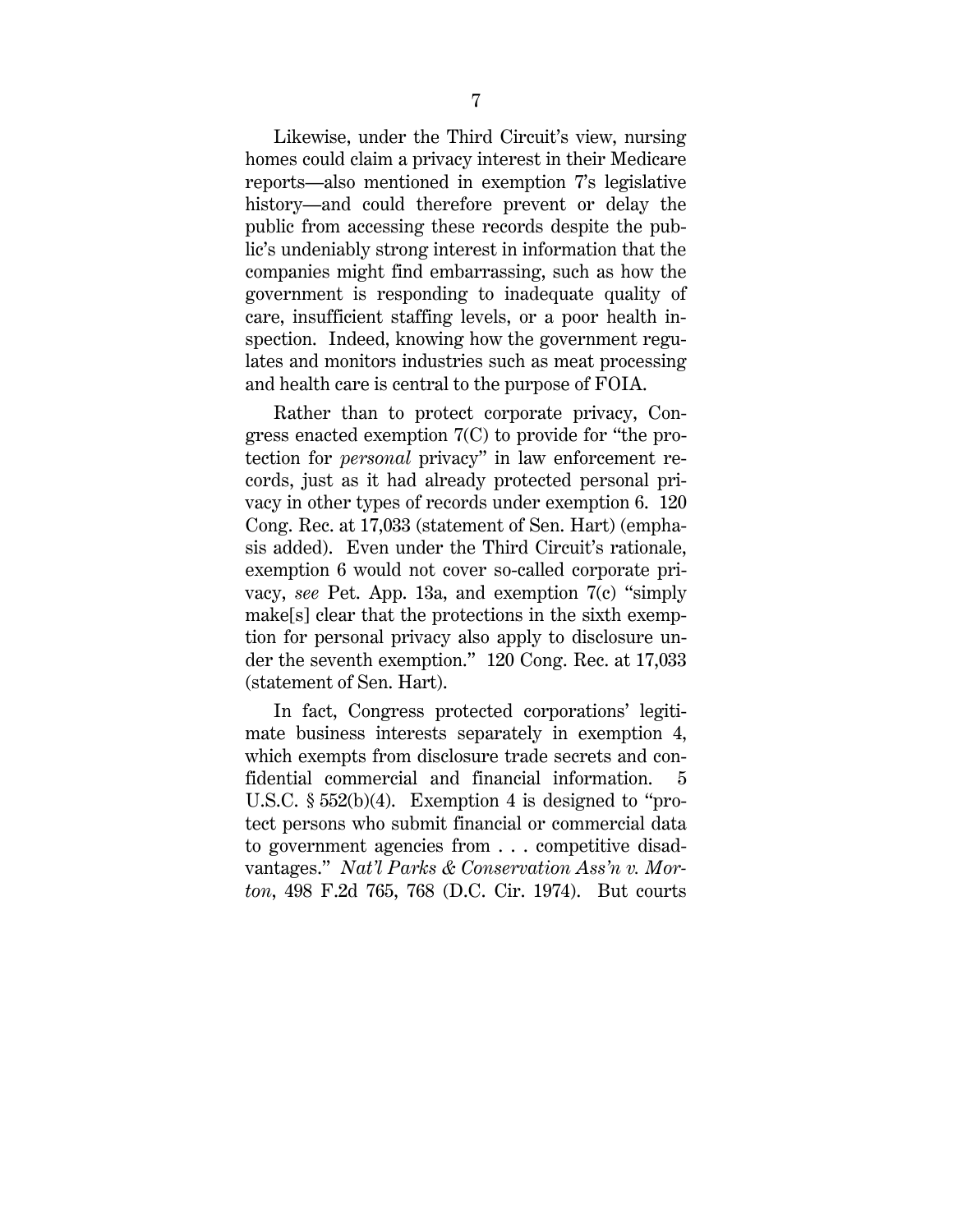have held that a competitive disadvantage is the "affirmative use of proprietary information by competitors… [and] should not be taken to mean simply any injury to competitive position, as might flow from  $\dots$ the embarrassing publicity attendant upon public revelations concerning, for example . . . violations of civil rights, environmental or safety laws." Public Citizen Health Research Group v. Food and Drug Admin., 704 F.2d 1280, 1291 n.30 (D.C. Cir. 1983). The Third Circuit's decision would allow companies to circumvent the limits on exemption 4 by shoehorning claims of embarrassment and fears of bad publicity into a "personal privacy" claim under exemption 7(C).

The error of the Third Circuit's interpretation of exemption 7 is evident in light of Congress's stated objective to give the public access to records revealing the operations of government with respect to its oversight of corporate activities. This Court should grant FCC's petition to prevent the Third Circuit's decision from impeding the functioning of FOIA.

### II. The Question Presented in the Petition Is of Exceptional Importance to the Public.

FOIA is the public's strongest tool for holding government agencies accountable in the performance of their oversight and regulatory functions. Often when potential corporate wrongdoing becomes known, the media, public interest groups, and concerned members of the public submit FOIA requests to learn what the government is doing to investigate the wrongful activities and take enforcement action.

Recent events of national importance show how records obtained or created during government investigations into corporate activities can contain information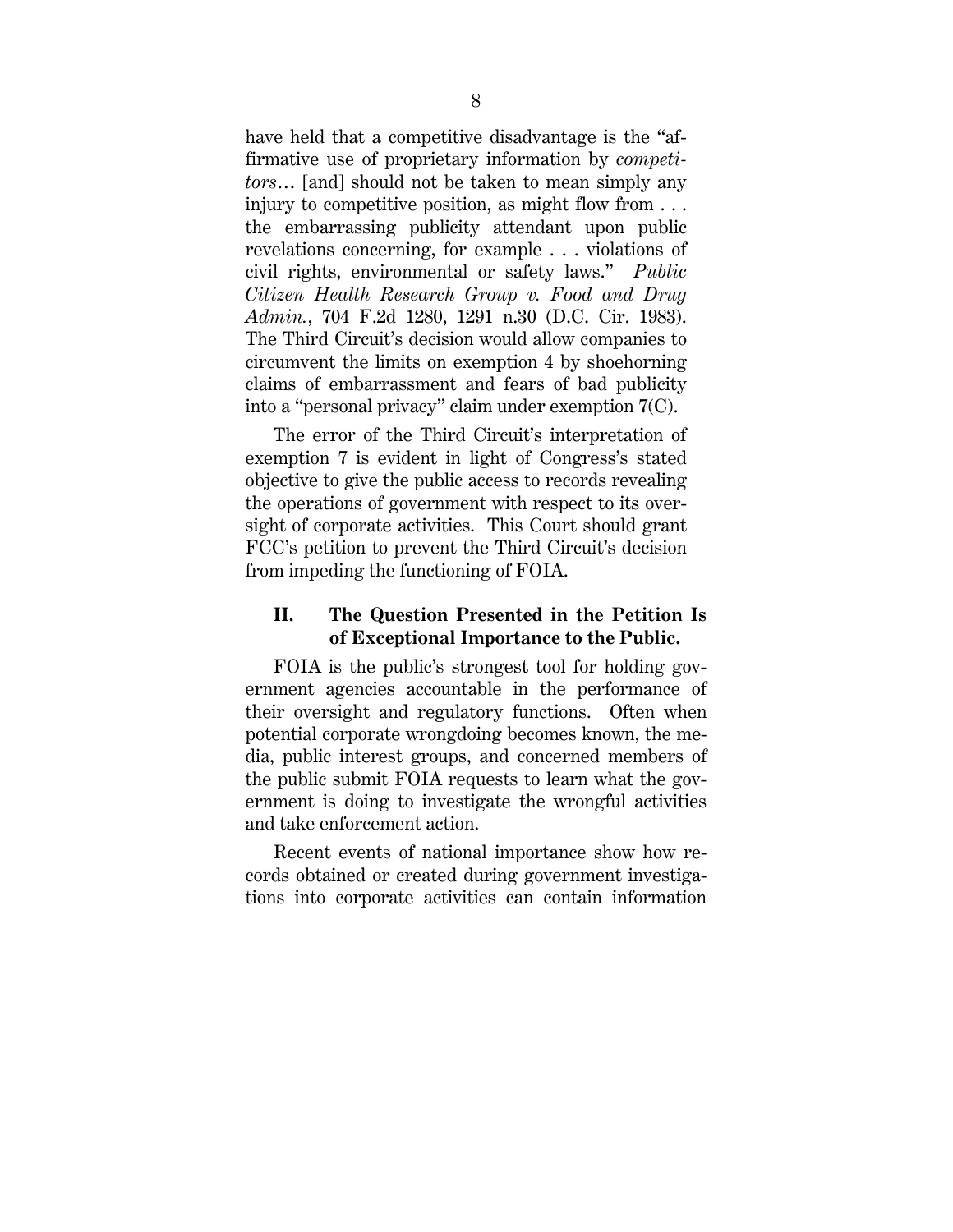that is crucial for the public to know. For instance, the investigation of Goldman Sachs concerns potential malfeasance that may have cost the taxpayers billions of dollars in bailout money.<sup>3</sup> Likewise, the BP oil rig explosion and resultant massive oil spill in the Gulf of Mexico, which has the potential to affect hundreds of thousands of residents and businesses, has already provoked government investigation.<sup>4</sup> And an investigation is underway as to the myriad alleged safety violations by Massey Coal that might be connected to the West Virginia mine explosion that took the lives of 29 mine workers.<sup>5</sup> The public has a strong interest in knowing how the government is responding to these crises, whether the response is adequate, and what more should be done.

If companies like Goldman Sachs, BP, and Massey Coal can interject a claim of corporate privacy into an exemption designed to recognize only "valid governmental and individual interests in confidentiality," then each time a request is made for records concerning newsworthy topics like the economic downturn, oil spill, and mine explosion, delay and withholding could result. 120 Cong. Rec. at 17,033 (statement of Sen. Hart) (emphasis added). For each request, if the Third Circuit's decision

 $3$  See, e.g., Louise Story & Gretchen Morgenson, S.E.C. Accuses Goldman of Fraud in Housing Deal, N.Y. Times (April 16, 2010), available at www.nytimes.com/2010/04/17/business/ 17goldman.html.

 $4$  See, e.g., Elizabeth Shogren, Cementing Becomes One Focus In Gulf Oil Probe, National Public Radio (May 5, 2010), available at www.npr.org/templates/story/story.php? storyId=126536457.

<sup>5</sup> See, e.g., Feds Launch Investigation into Mine Explosion, CBS News, (April 7, 2010), available at www.cbsnews.com/ stories/2010/04/07/national/main6371864.shtml.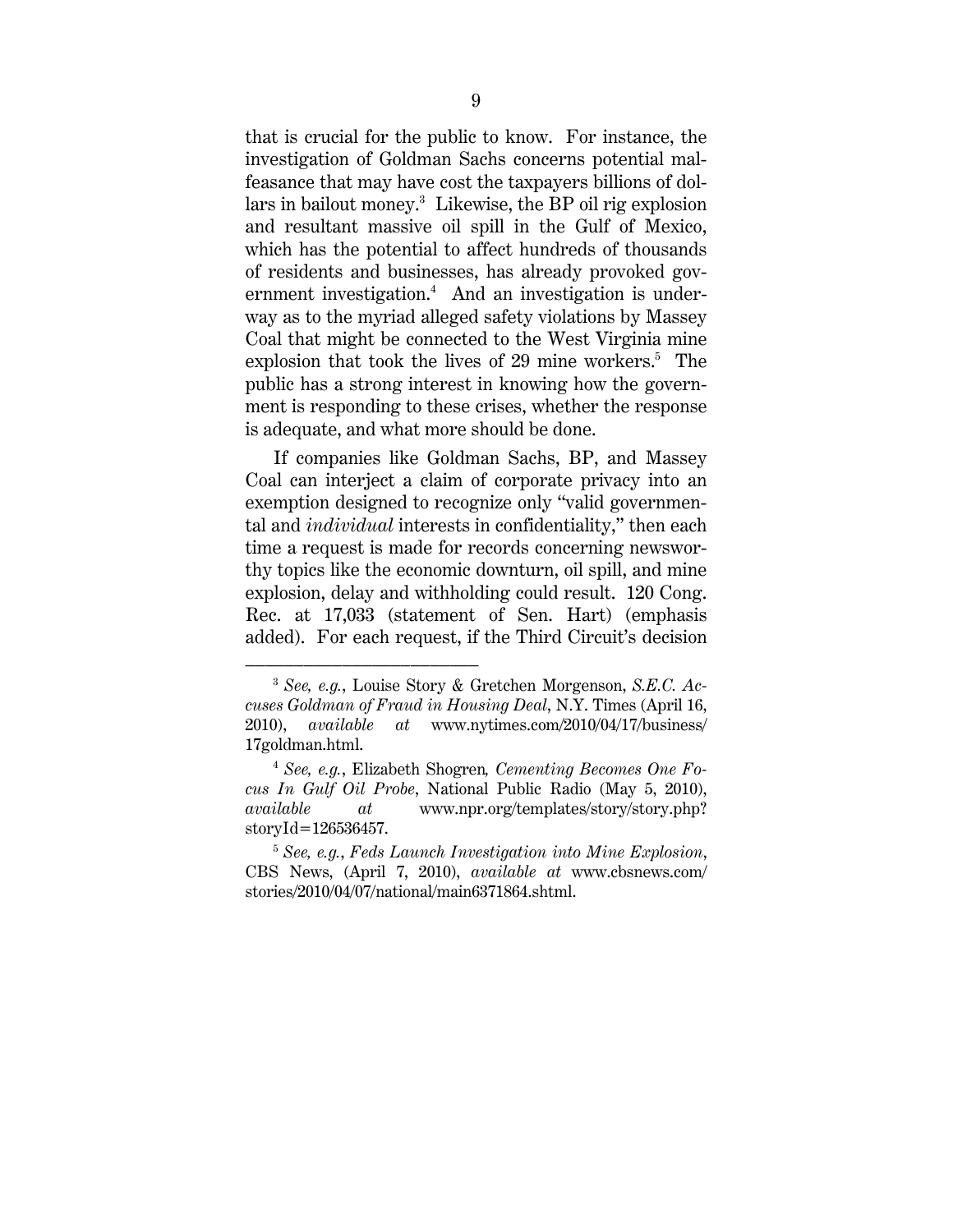is not reversed, it is possible—even likely—that an agency would be sued by a company seeking to bar disclosure if the agency decides to release records that reflect unfavorable facts about a corporation under investigation, or that the agency would decide not to disclose records to avoid such a lawsuit.

Currently, agencies routinely make available substantial amounts of information that amici are concerned companies will now seek to push within exemption 7(c) in light of the Third Circuit's rule. For instance, the Food and Drug Administration's Office of Regulatory Affairs (ORA), which describes itself as having "investigators" who "enforce [food and drug safety] laws," routinely posts inspection reports<sup>6</sup> and warning letters to companies about legal violations,<sup>7</sup> subject only to exemption 4 redactions. These records contain information a company may well find "embarrassing," such as the observation that a cheese manufacturer's "[p]lumbing constitutes a source of contamination to food, equipment, and utensils."<sup>8</sup> Similarly, the United States Department of Agriculture Food Safety and Inspection Services (FSIS) publishes a Quarterly Enforcement Report that lists various types of enforcement actions and names companies that have been subject to those actions.<sup>9</sup>

<sup>6</sup> *See* ORA, Electronic Reading Room, http://www.fda.gov/ AboutFDA/CentersOffices/ORA/ORAElectronicReadingRoom/ default.htm.

<sup>7</sup> *See* FDA, Warning Letters, www.fda.gov/ICECI/ EnforcementActions/WarningLetters/default.htm.

<sup>8</sup> Inspection report for Quesos Mi Pueblito, LLC, *available at* www.fda.gov/downloads/AboutFDA/CentersOffices/ORA/ ORAElectronicReadingRoom/UCM198180.pdf.

<sup>9</sup> *See* FSIS, Quarterly Enforcement Reports, www.fsis.usda.gov/ regulations\_&\_policies/Quarterly\_Enforcement\_Reports/index.asp.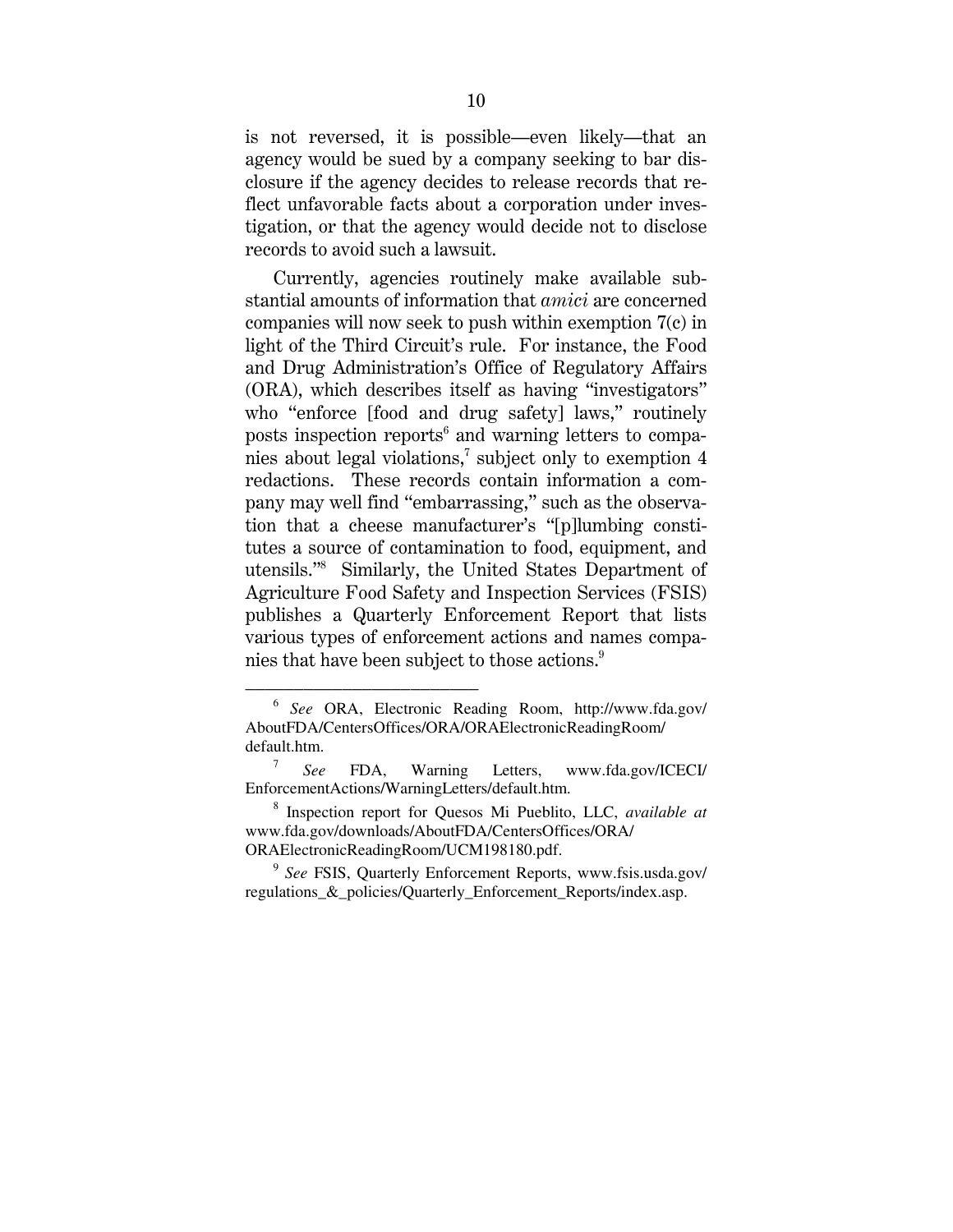Agencies also routinely release records in response to FOIA requests that could now be the subject of an exemption 7(C) dispute. For example, EPA did not make any sort of corporate privacy claim in response to a FOIA request for "notice letters" sent to corporations that were potentially liable for cleanup of hazardous wastes; but those letters might have been subject to exemption 7(C) withholding under the decision below. See Cohen v. Environmental Protection Agency, 575 F. Supp. 425 (D.D.C. 1983). Likewise, in Aguirre v. Securities and Exchange Commission, the SEC released, in response to a FOIA request, government records concerning a company's potentially unlawful trading practices, withholding under exemption 7(C) only information that pertained to individuals. 551 F. Supp. 2d 33, 47 (D.D.C. 2008). Had a claim of corporate privacy been available, the agency might have kept secret many more records that would have shown how the SEC failed properly to investigate the company. See id. at 56-57.

Amici themselves have made recent FOIA requests resulting in the release of records that, if the Third Circuit ruling had been implemented, might not have ever have come to light or might have been much harder to obtain. For example, after reports that Environmental Protection Agency regional administrator Mary Gade was asked to resign as a result of her strong stance concerning a Dow Chemical plant polluting the Saginaw Bay and Lake Huron, $10$  Citizens for Responsibility and Ethics in Washington (CREW) made a FOIA request for records assessing or evaluating Dow Chemical's responsi-

 $10$  See Stephen Power & Ana Campoy, EPA Regional Chief Resigns After Dispute, The Wall Street Journal A4 (May 3, 2008).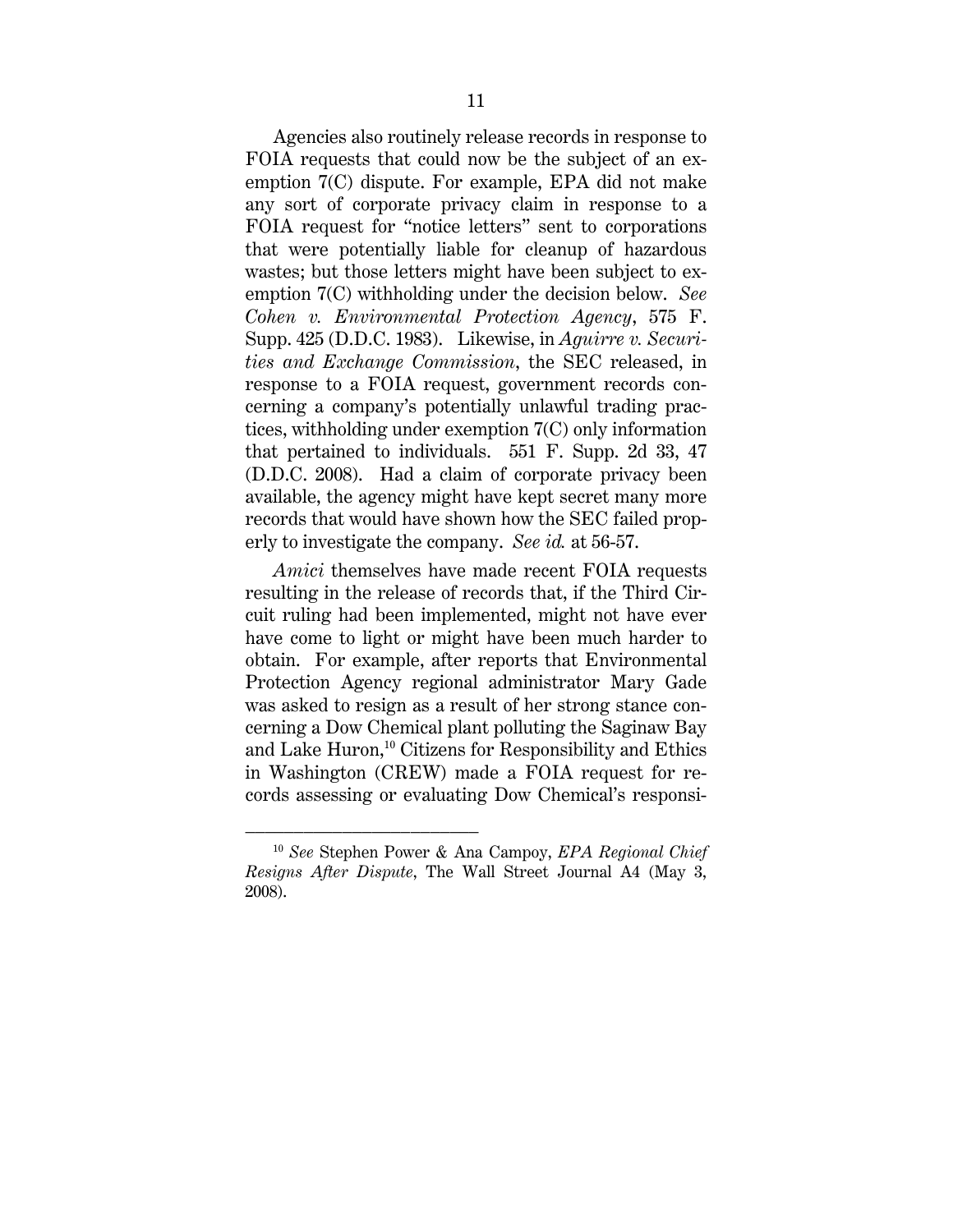bility for dioxin, a pollutant, flowing into those bodies of water. CREW received voluminous records that shed light on EPA's response to Dow's actions, and some cast a negative light on  $Down^{11}$  If exemption  $7(C)$  covered corporations' "personal privacy," the agency likely would have withheld many of these important records.

The volume of records that are now publicly available that might be the subject of a corporate privacy claim under the Third Circuit decision demonstrates the impact that the decision could have if it is allowed to stand. Certainly, as to each of these examples, if the agencies withheld records under exemption 7(C), they would have to demonstrate that these records were compiled for law enforcement purposes, and requesters, if they challenged the denials in court, might be able to demonstrate that the public interest in disclosure outweighs the privacy interest in the records. See 5 U.S.C.  $\S 552(b)(7)(C)$ . But claims of privacy under exemption 7(C) can be particularly difficult to overcome, thereby potentially diminishing requesters' ability to access such records. See Nat'l Archives and Records Admin. v. Favish, 541U.S. 157, 172 (2004) ("[T]he citizen must show that the public interest sought to be advanced is a significant one.").

Moreover, even if a court victory might eventually give the public access to these types of records, an agency's denial decreases access to public records. Often, requesters do not have the resources to litigate an agency's initial denial. In addition, because many records would no longer be useful if obtained only after years of litigation, requesters frequently do not pursue

<sup>&</sup>lt;sup>11</sup> CREW posted the released records on its website. See CREW Files FOIA Requests with EPA, www.citizensforethics.org/node/31586.